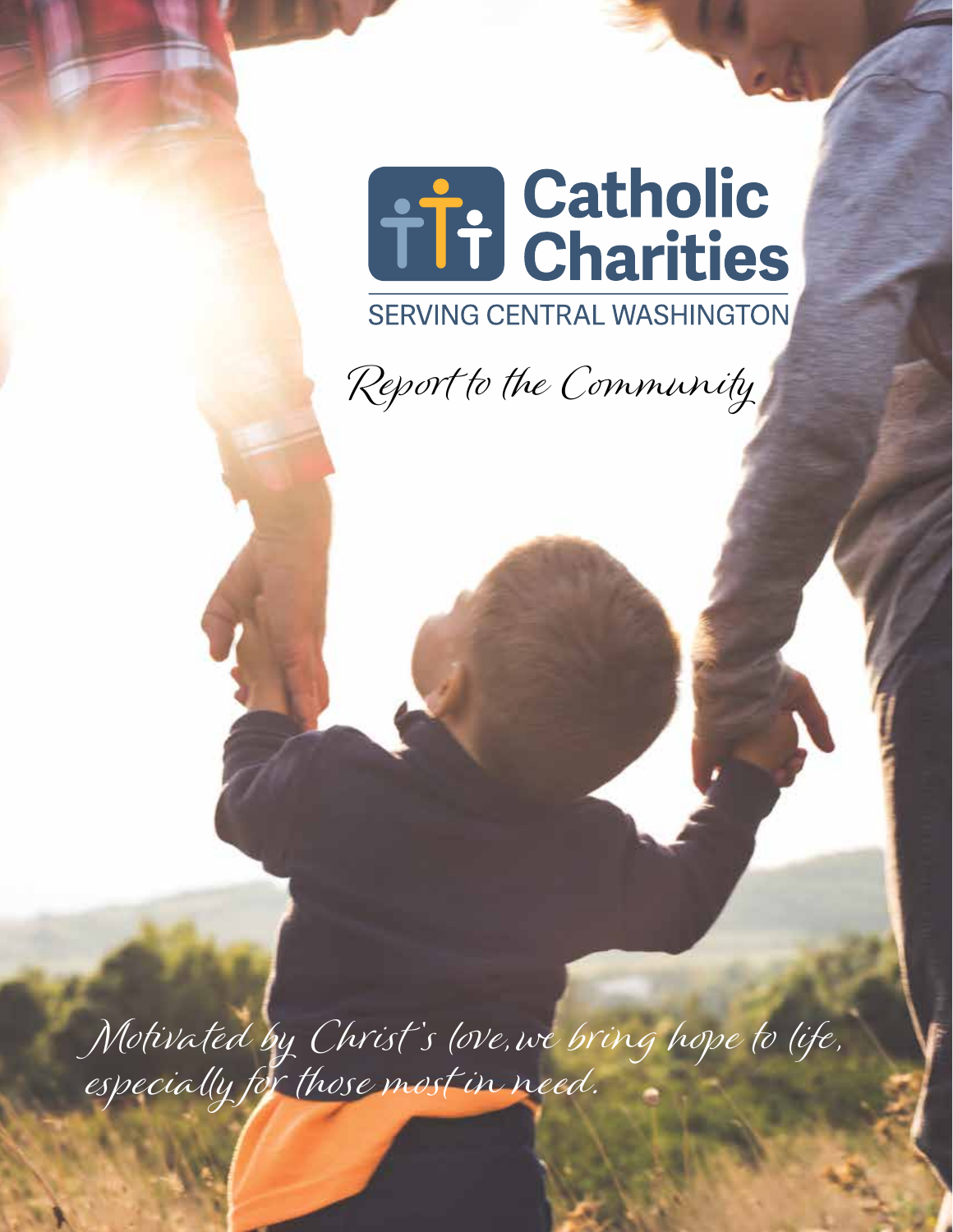### Catholic Charities Works to Provide Hope for those Facing Poverty

Poverty impacts individuals and families in many ways–<br>sometimes the need is food, clothing, housing, safety,<br>care, transportation, or maybe just accessing the basic<br>necessities of life. sometimes the need is food, clothing, housing, safety, health care, transportation, or maybe just accessing the basic necessities of life.

Poverty has a face–it is Grace, a single grandparent raising her grandchildren ages 4 and 6, struggling with her own health issues and not knowing where the next meal for her grandchildren will come from. The face of poverty is Cassandra who came to Catholic Charities pregnant, homeless and without family to help her raise this precious baby that would soon enter the world.

But the story does not end there . . . . Psalm 10:17 states: *"Lord, you know the hopes of the helpless . . . ."* At Catholic Charities we bring HOPE to families who are struggling and experiencing the hardships of poverty.

Grace's desperation turns to HOPE as we walk beside her to get groceries for the children, transportation to her medical appointments, and connection to other grandparents raising grandchildren so she knows she is not alone.

The birth of Cassandra's son, Samuel, turns to HOPE and joy as we help her find a safe apartment, and give her a PREPARES bag filled with diapers, blankets, and a layette to bring Samuel home from the hospital. Sylvia, a family companion, is a lifesaver as she walks with Cassandra through the stepping stones of parenthood.

We cannot do this work alone, we do it in community with many other partnering organizations, parishes, and dedicated staff and volunteers. Together, we can impact the challenges poverty brings to children, families, adults, and seniors in our Central Washington communities. Thanks for lending a caring hand–TOGETHER we can look into the faces of poverty and bring HOPE to those most in need!

> *Darlene Darnell President & CEO Catholic Charities Serving Central Washington*

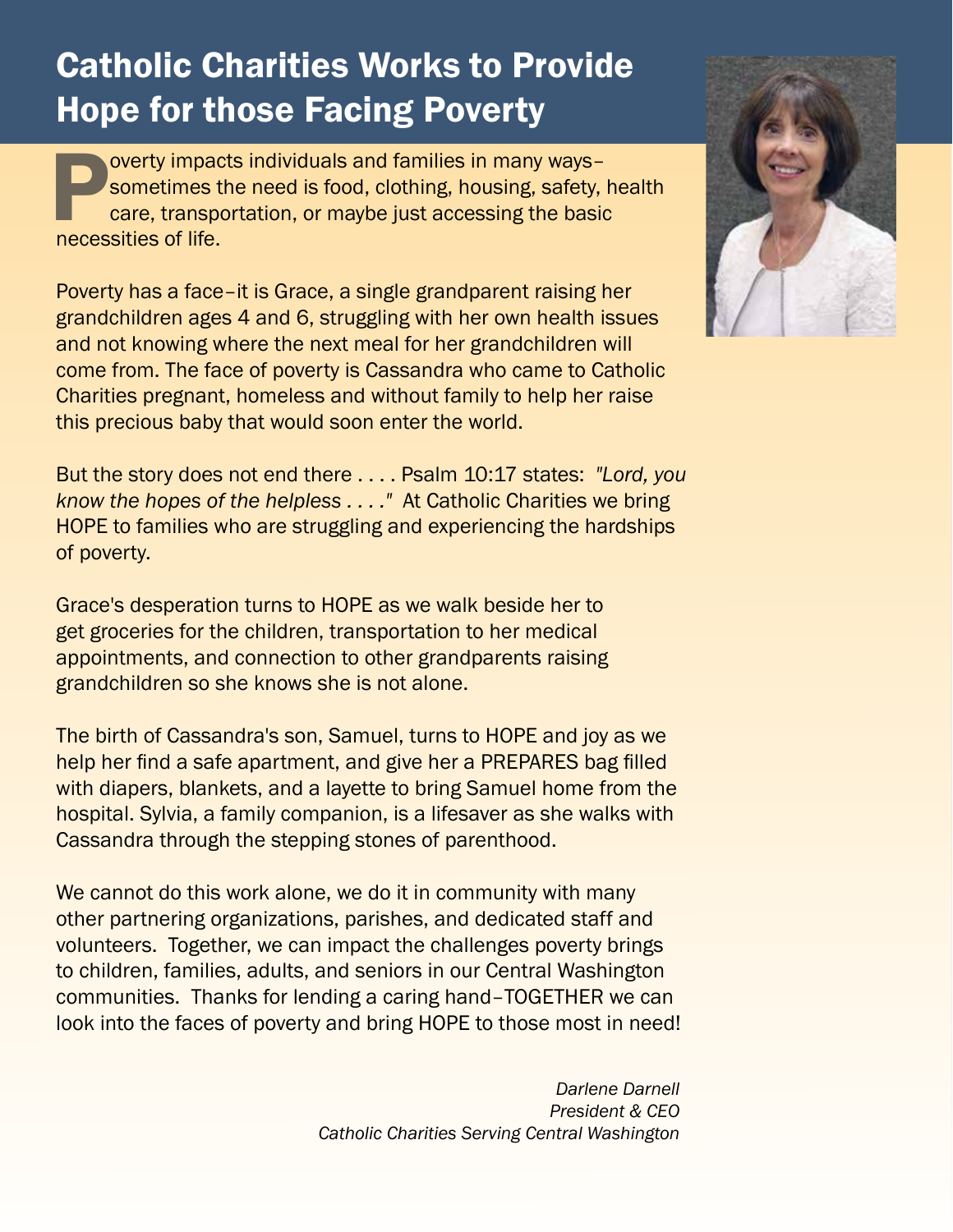## Helping Others Thrive through a Fresh Start Jail Diversion:

**A**<br> **A** cycled in an out of the criminal justice **cycled in and out of the system for 15 years**

So, the last time 37-year-old Amanda ended up back in jail on a domestic violence/assault charge and attempted suicide, a Mental Health Professional referred her to the Catholic Charities Jail Diversion Team. During an assessment at a Wenatchee area hospital it became apparent to the team that Amanda, a former drug addict, had significant mental health issues, including depression, post-traumatic stress disorder, and trauma symptoms. She had been on the streets for some time and had lost custody of her two children.

Amanda is only one of hundreds of individuals who are referred from law enforcement and criminal justice to the Jail Diversion Team. Catholic Charities mental health

professionals are able to screen, evaluate, and determine treatment options for clients, ultimately working to keep them out of jail and out of Eastern State Hospital so they can begin the process of recovery.

Eric Skansgaard, Director of Community Integration at Catholic Charities' Wenatchee office, is excited about the impact that this service has on individuals with mental illness and their families.

 "We've had some remarkable success stories with individuals who have been through the revolving door of the criminal justice system and now we have the means to intervene and break that cycle," he said. "We are trying to prevent people from spending

needless time in jail or being hospitalized. That's really the goal by getting them linked with resources in the community to meet their needs"

While Amanda was in treatment at the hospital, Catholic Charities' Designated Crisis Responders partnered with the defense attorney and prosecutor to advocate for a diversion agreement, which kept her from returning to jail and likely prevented further suicidal behavior.

Before a diversion agreement is reached, the team does the same risk assessment that is conducted by law enforcement probation officers.

*(continued next page)*

Embracing People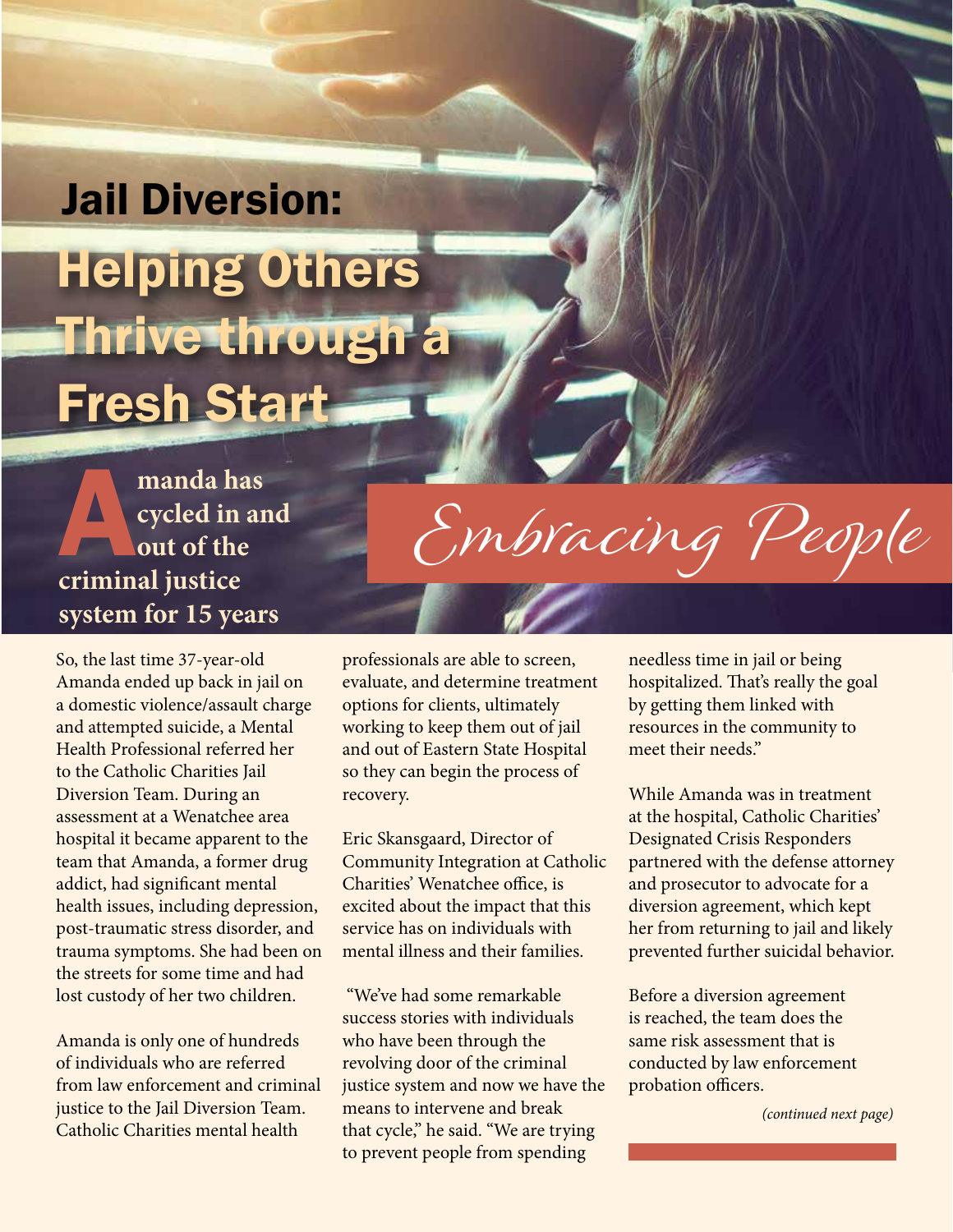### Jail Diversion

*(continued from previous page)*

"We don't promise or guarantee anything to the court. It's up to the client to keep their word," Eric said. "We monitor them, and when on probation, their probation officer also monitors them. We have an excellent working relationship with the Department of Corrections – we work together to provide treatment options."

Catholic Charities' case managers assist in locating temporary, safe housing and setting-up rental agreements to get a client located in an apartment, and sometimes to even help them with moving.

"I didn't have anything when I got out," Amanda admitted, after she left the hospital. "No clothes, nothing. They took me shopping and got me clothes and hygiene things that I needed. They also got me into a doctor and counseling. I now have my own studio apartment and my goal is to go back to school and get my GED. They are also helping me apply for jobs."

"Essentially the goal is to get individuals into a solid place where they can actually be safe and warm," Eric said. "We know that when an individual is in housing they are much more likely to be stable, be able to keep their appointments, keep their commitment to the court, and recover more effectively. We have seen many individuals who have been successful."

Amanda, who readily admits that she often runs away from such intervention, is grateful and intends to continue in the program. She is also enrolling in substance use treatment. She has not been incarcerated again, which the counselor believes is due to the therapeutic and direct support she has received.

"I think it's amazing, really," Amanda said. "I have been like this for a long time and I've never gotten help like this before. They actually care. And they show that they care."



ast year, Catholic Charities was awarded<br>\$1,079,000 from the State of Washington<br>diversion mental health services in Wena<br>The Diversion Team provides active outreach ast year, Catholic Charities was awarded \$1,079,000 from the State of Washington for jail diversion mental health services in Wenatchee. services to Chelan-Douglas law enforcement agencies and area jails in contact with individuals in need of support or services. The goal is to prevent or reduce incarceration, by providing access to mental health care to individuals. This funding allows for additional clinical staff, housing and other support to encourage wellness, recovery, and community stabilization. Referrals are not accepted from clients or the general public, but are made through the jail, courts, attorneys, and law enforcement.

The aim of this program is to improve the timeliness of evaluation and to reduce the number of individuals with mental illness who are currently incarcerated, or pending evaluation.

Catholic Charities is working to reduce the number of individuals referred for evaluations by rapidly delivering mental health and social services after the individual is incarcerated and prior to his or her release. Services are provided to persons with mental illness in cases of non-serious, non-violent offenses. A court team consisting of jail and mental health staff, prosecutor, defense attorney, and a judge are involved in weighing risks and benefits of the plan. Diversion staff also provide support to individuals whose lack of access to human services places them at risk of being re-incarcerated at the time of release from jail.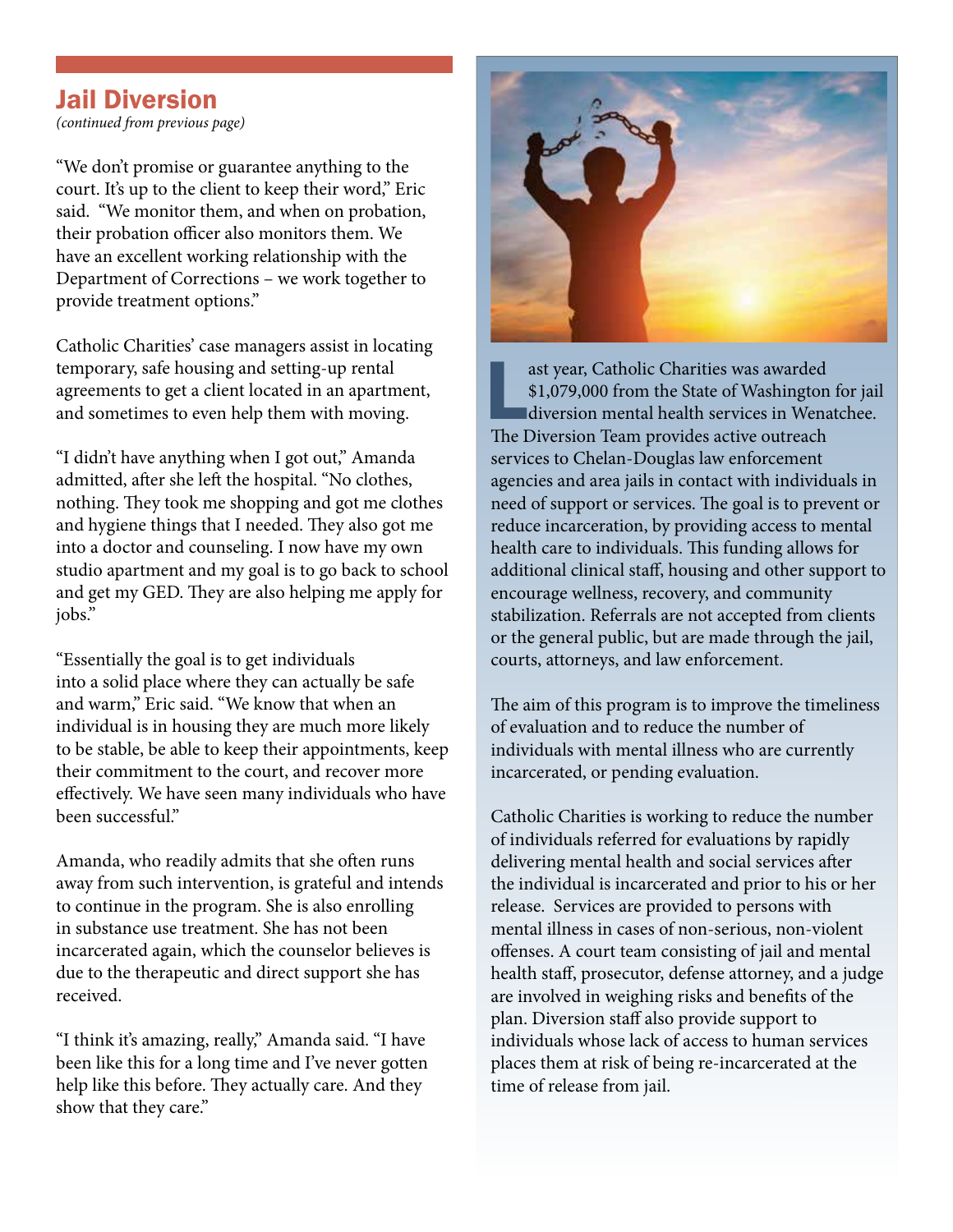## Hope for Children with Autism Spectrum Disorder

elly Hede and her husband<br>noticed their 3-year-old sor<br>Elijah was not developing<br>like other children his age He noticed their 3-year-old son Elijah was not developing like other children his age. He wasn't speaking and was overly active.

"Elijah couldn't sit down for more than one or two minutes at a time," Kelly said. "He was squirming, getting up, moving. He could never sit and watch a movie. He was a 'runner' – we had to put special locks on the doors because he would go outside and start wandering."

After seeking help from his primary care physician, the Hedes were referred to a pediatrician who is certified to diagnose Autism Spectrum Disorder.

From there, the family was referred to Catholic Charities Applied Behavior Analysis Program, a structured, intensive, therapeutic 12-week program designed to teach a variety of skills to pre-kindergarten children diagnosed with Autism Spectrum Disorder. Catholic Charities offers Applied Behavior Analysis services to children ages 2 to 5 and their families in Wenatchee and Yakima.



The Hedes had already heard about this program through friends, most of whom are teachers who also recommended the program.

The classroom serves 4-5 children at a time, with each child working one-on-one with a certified behavioral technician. Treatment also includes speech therapy, depending on the child's needs. The goal of the program is

to increase speech, teach school readiness skills, and

reduce challenging behaviors.

"We enrolled Elijah in the program," Kelly recalled. "On the first day, they kept him safe so he wouldn't run out of the classroom. They explained all of the behavioral interventions to me because they could see that I was nervous. As Elijah continued in the program his progress was amazing. My son could actually sit and focus for 10 minutes after going through the program, which was huge."

Elijah is now 8 years old and Kelly reports that he is doing well in school.

"We regularly talk with his teachers and they tell us he's doing well. He's not on any medications. I don't think we could have gotten to that point without the Applied Behavior Analysis program. That's how much we love it. I wish we could do it continually.

Strengthening Families

The staff were amazing! Their interactions were so wonderful for a parent who has a child who's not speaking and who's overly hyper or has behaviors that are autismspecific. It's very eye-opening and frightening, but the staff made it comforting. I was very happy with the services and I hope they never go away."

Jennifer Card, a Board Certified Behavior Analyst, who oversees the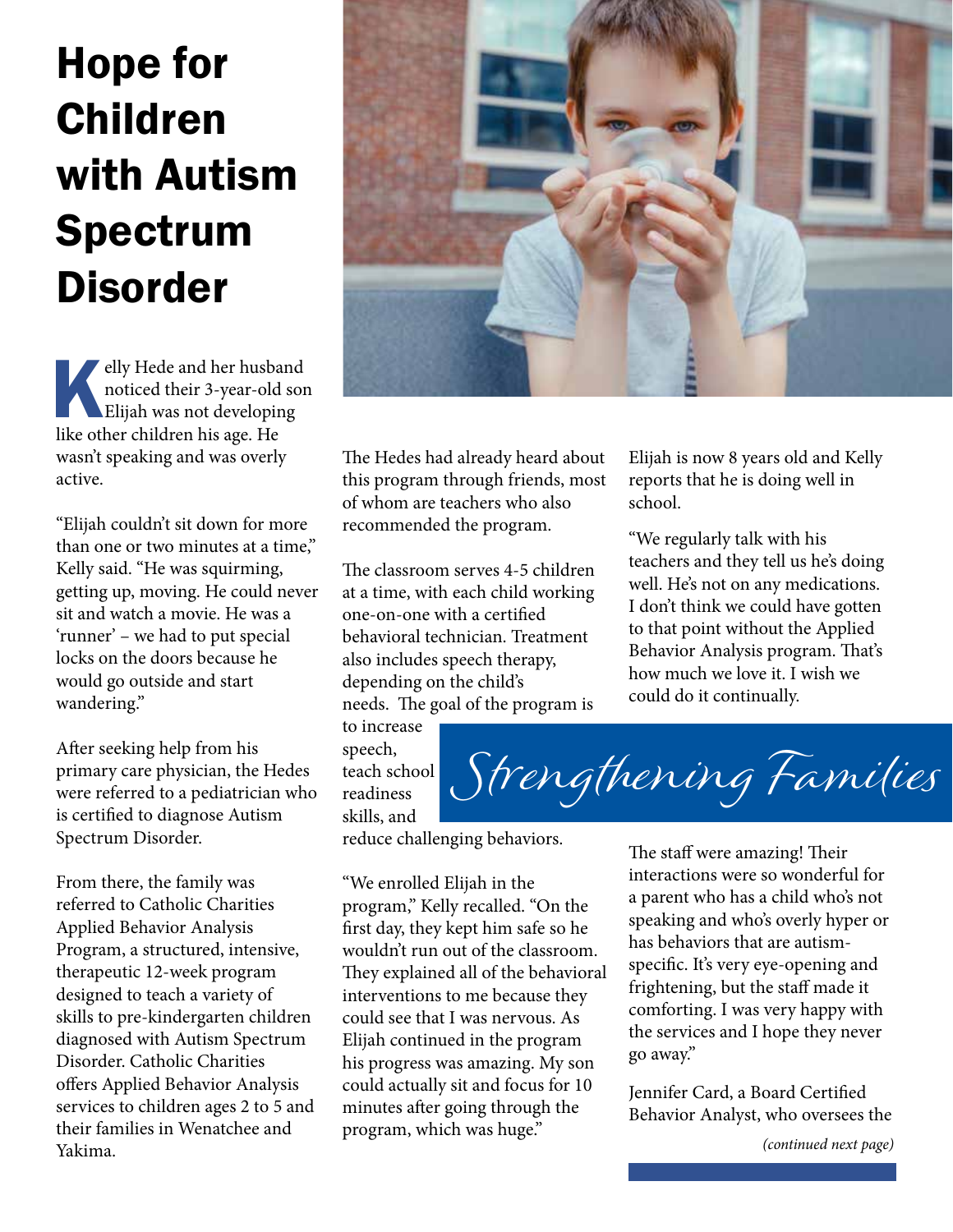### Autism Spectrum Disorder

*(continued from previous page)*

Wenatchee clinical program, recognizes the importance of education for the parents.

"Our aim is to strengthen families. I enjoy doing parent trainings, because often the families feel lost. They learn to manage the challenging behavior with other parents, and realize 'I'm not alone.' They often don't realize how many other parents are dealing with challenging behaviors. Parents who have kids with autism often feel like they are doing something wrong. Parent training is one of the strengths of the program at Catholic Charities by teaching parents the same skills we use in the classroom."

Jennifer, a Licensed Clinical Social Worker, understands better than most, because her own son, who will be 21 this year, has autism.

"Because of my son's diagnosis, I started learning about Applied Behavioral Analysis and looked into how to get credentialed, which propelled me here to do this work," she said. "There's such a great need. The kids and families struggle so much. I'm amazed at the progress that's made in our 12-week program. I can really see the progress for each child, and it's extraordinary."

### Did you know?

Catholic Charities brings hope to 50,000 individuals in Central Washington by Embracing People, Strengthening Families, and Empowering to Thrive.



Learn about all of our services at www.catholiccharitiescw.org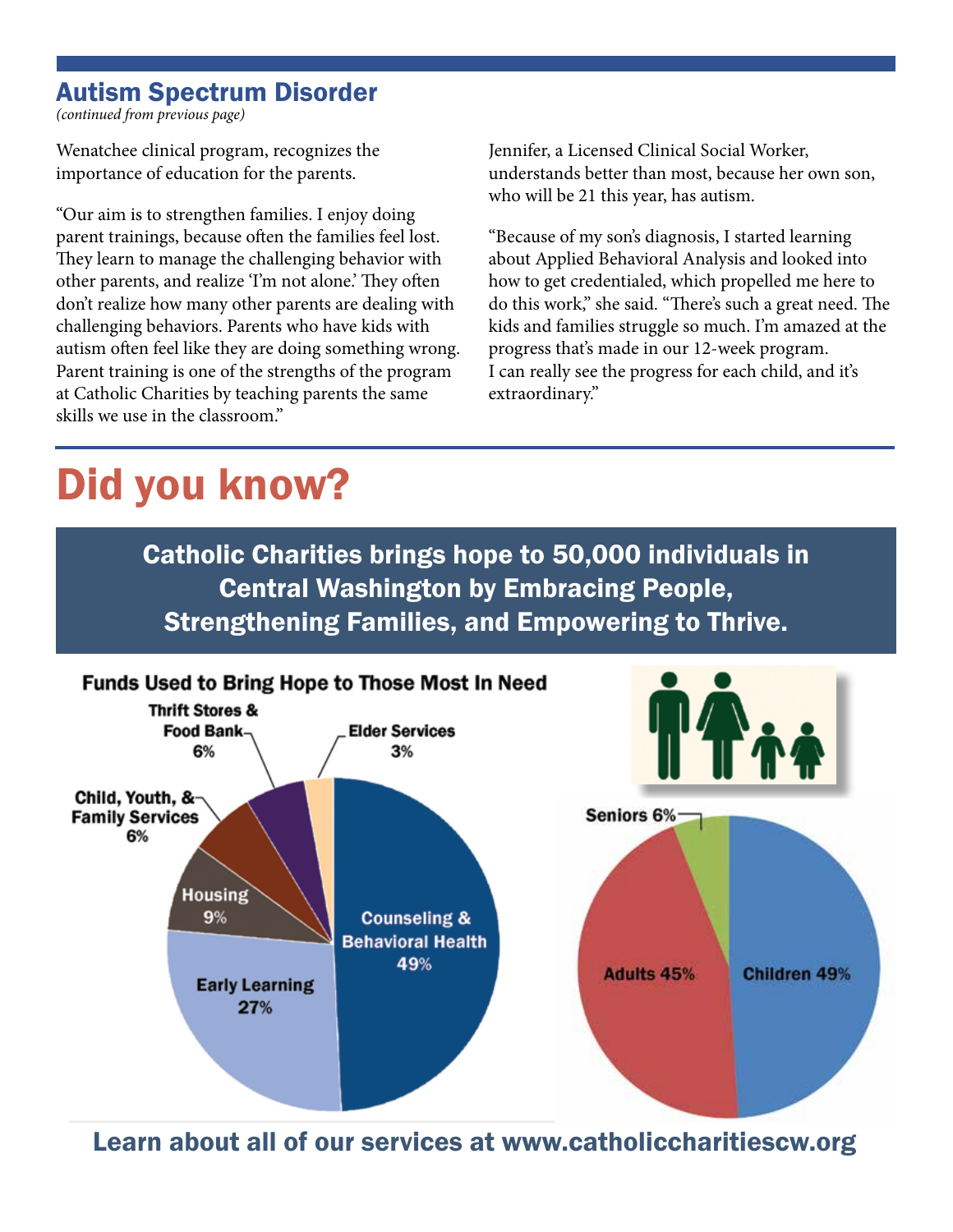### *Pathways to Hope* Aims to Help Foster Youth Heal Through Transition to Independence

# Empowering to Thrive

hloe is trying. The 20-year-<br>old recently "aged out" after<br>being in foster care for five<br>vears and is now moving out old recently "aged out" after being in foster care for five years and is now moving out on her own. She so badly wants everything to be okay, but she has severe social anxiety and depression that keeps her from fully reaching out to others.

With the help of Catholic Charities' Youth & Young Adult Housing Program, she attends counseling twice a month and she is developing skills to live independently. With the support of a therapist and a case manager, she is learning how to better understand her challenges and gain control of her emotions.

"I really am glad that I'm in this program because I do need to know how to take care of myself," Chloe said. "But, there are so many days when even being around people is difficult. I'm afraid of what might happen to me on my own and I just feel down most of the time."

Chloe is one of many foster teens who face mental health issues stemming from past trauma. Catholic Charities is there to help youth moving from foster care to independence. Services are offered in Yakima, Benton-Franklin, Kittitas, Klickitat, and Walla Walla Counties.

For teens like Chloe, it can make a difference between thriving or just surviving.

Catholic Charities was recently awarded a \$400,000 Social Impact Grant. Beginning March 1, the funding will support identified youth, ages 18-24, in securing safe and stable housing, case management support (how to budget, create a resume, do a job search, connect with community resources, or obtain a diploma or GED, etc.), connecting to behavioral health services, and

building long-lasting support systems. The combination of housing, trauma-focused case management, behavioral health interventions, and family engagement will help youth achieve and maintain long-lasting supportive relationships and break the cycle of chronic homelessness.

"Depression, anxiety, and trauma are areas we should be screening for all of the time," said Jeanne Olney, Catholic Charities Youth Services Program Director. "But because

> of the histories of our young people, what they've gone through, their unwillingness to trust adults in their life, or because they're in survival mode and need a safe place to

live, behavioral health issues are sometimes pushed aside. This opportunity will allow for a stronger connection between issues that face youth experiencing homelessness. We can focus on their emotional and physical well-being through behavioral health interventions. It is our goal to deliver comprehensive services that set young people on a path to healthy adulthood."